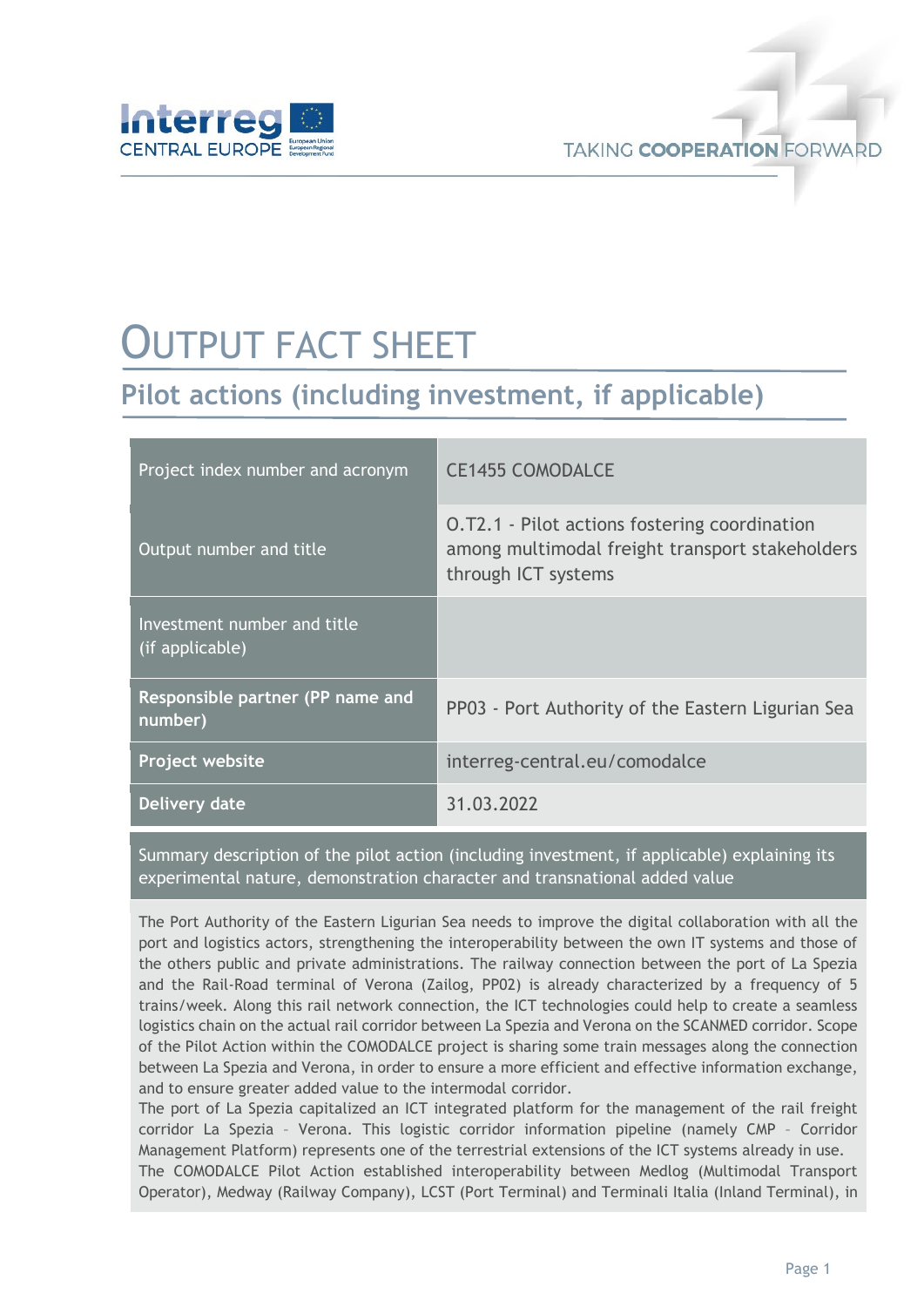

Port Temporary Storage and the Inland one; with this in mind, interoperability with the IlTrovatore and AIDA platforms, both managed by the Customs Agency, is also envisaged. The Dashboard implemented within the Pilot Action includes various information regarding the units to ensure full visibility and control, such as customs status, operational status, shipping company, container number, weight, ship ETA, Inland terminal, Inward cargo manifest number and date, registration date.

## NUTS region(s) concerned by the pilot action (relevant NUTS level)

*Region (NUTS 2) ITC3, Liguria Sub-region (NUTS 3) ITC34, La Spezia*

## Investment costs (EUR), if applicable

Not relevant

Expected impact and benefits of the pilot action for the concerned territory and target groups and leverage of additional funds (if applicable)

The COMODALCE Pilot Action tests show several improvements within the logistic process, such as:

- better efficiency and flexibility of the processes, quality of information, goods traceability, and reduction of administrative costs and attribution errors;
- deeper integration and the information sharing between the different stakeholders of the entire logistic chain;
- more security and reliability by offering standardized and qualified services;
- interoperability ensured by implementing standard procedures for the information exchange;
- more and better services to the logistic corridor stakeholders in order to exploit economies of scale and be more competitive from an operating and economic point of view;
- reduction of the transport costs per unit;
- reduction of cargo handling time.